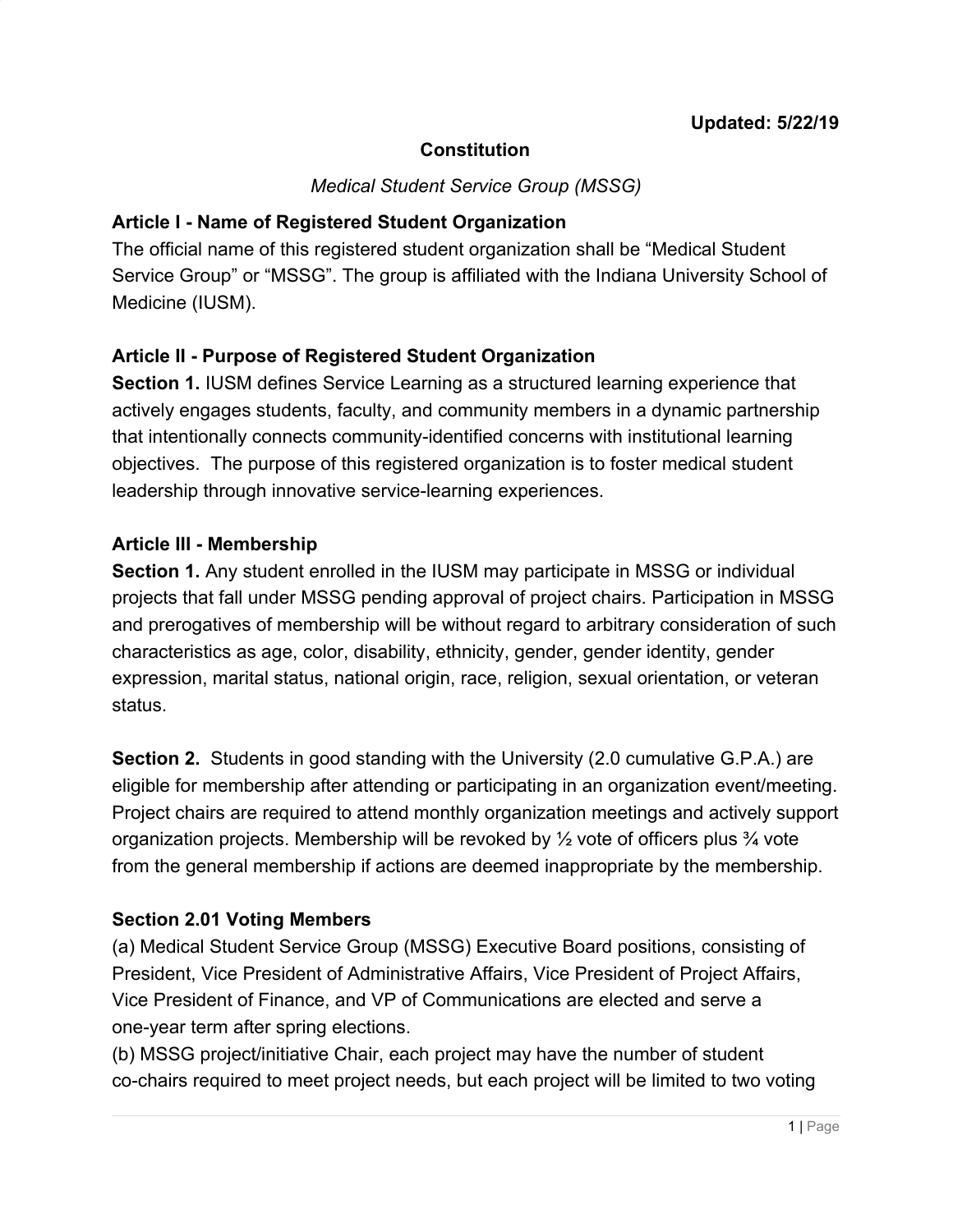members at MSSG meetings.

(c) MSSG is responsible for ensuring current programs, projects, and initiatives remain in good standing and for evaluating and approving new programs, projects, and initiatives

Voting member rights include electing new officers and approving new project formation. Voting members will be responsible for ensuring that at least one MSSG member from their project will be present at scheduled MSSG monthly meetings and provide updates to MSSG regarding project activities. All members must be enrolled in an academic department of IUSM and remain in good academic standing.

#### **Section 2.02 Non-Voting Members**

 (a) MSSG project/initiative volunteers, regional campus MSSG partners, and additional committee members as described above.

**Section 3.** Faculty or Staff members may participate in organizations as associate or guest members. Associate members may participate in meetings and events, but may not hold voting rights or be considered for office.

## **Article IV – Officers**

**Section 1.** Members interested in becoming an officer must be in good academic standing with the IU School of Medicine. One person can hold up to two positions with one exception: one person cannot serve as President and Treasurer in the same registered student organization.

## **Section 1.01 Appointment of Officer Roles**

(a) Both voting and nonvoting members of the MSSG can express interest in open MSSG board roles via a platform and will be selected by current MSSG leadership in early spring. Candidates should include MSSG experience/qualifications and specific goals for upcoming year. The current MSSG board will select and communicate the recommendation for the impending board with the MSSG faculty/staff prior to induction. The term length will be one year beginning after spring elections.

(b) Qualifications to serve as a MSSG officer:

- Current medical student in good academic standing
- Have served as an MSSG project co-chair, or have volunteered on multiple MSSG projects (project chairs will be given first consideration).
- Be strongly committed to continuing to serve MSSG in a leadership role.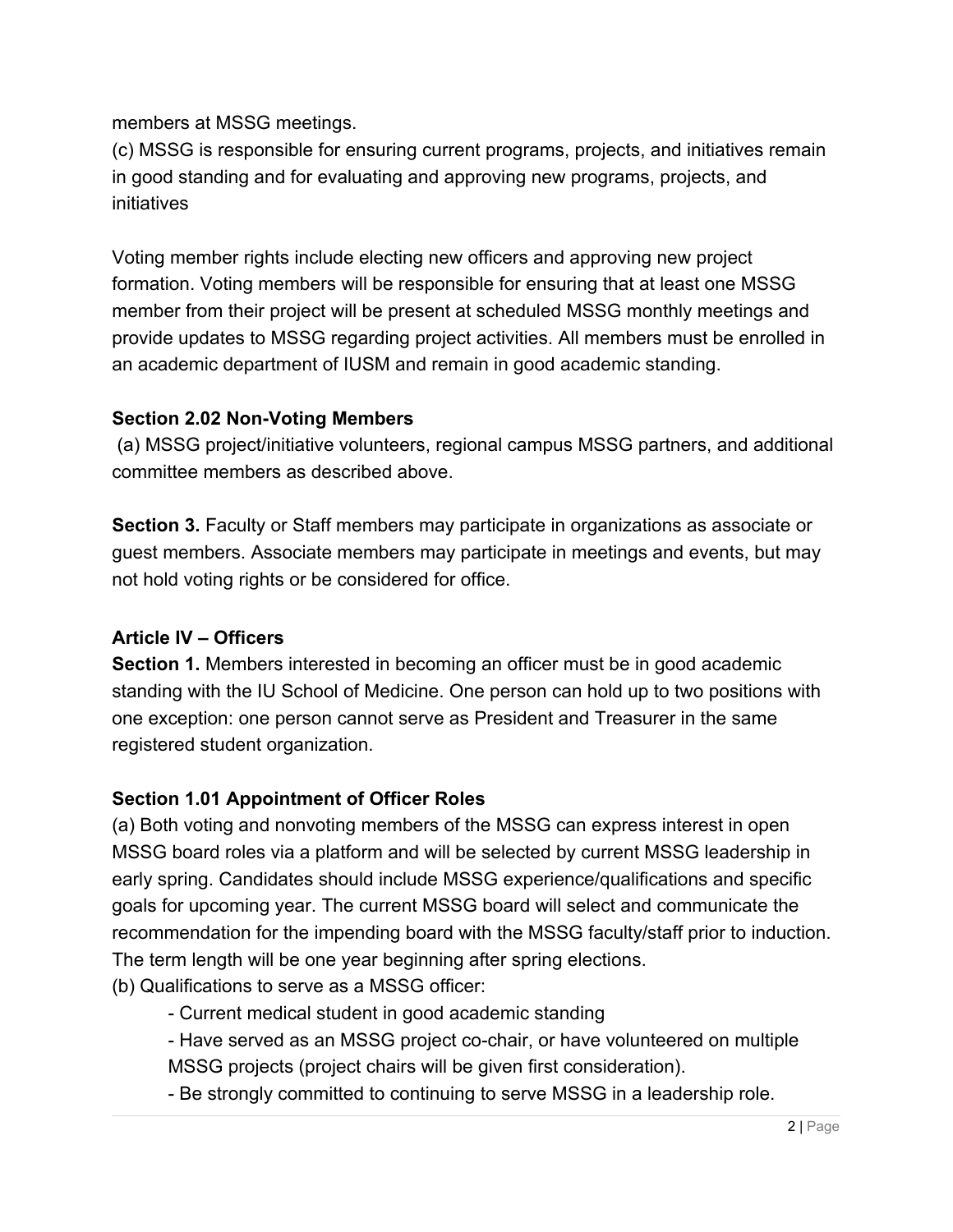- Be motivated to assist Medical Student Service Project (MSSG) project co-chairs as a mentor.

- Has met, in person or virtually, a current member of the Executive Board or the MSSG advisor

(c) Officer election by direct appointment of sitting MSSG Executive Board

- In the event of insufficient application for any Executive Board position, the current Executive Board may take appropriate measures to directly appoint a willing MSSG member/non-member to said position.

(d) In the event that a member of a project executive board is elected to the MSSG Executive Board, they have a grace period of 3 months to find a replacement executive for their project.

**Section 2.** The officers shall be elected by ballot to serve for one year until their successors are elected, and their term of office shall begin at the close of the annual meeting at which they are elected.

**Section 3.** All officers shall comprise the Executive Board of the organization. The Executive Board shall meet in addition to regular organization meetings. The Executive Board shall appoint such committees that are needed to carry out organization goals. The officers and individual duties shall be:

A. President

- Represent MSSG; promote community engagement and service/volunteer programs and opportunities.
- Call and preside over all meetings
- Prepare the agenda for each meeting
- Make the final decision in the case of a tie vote
- Ensure that the organization is operating in conformity with the standards set forth by IU, IUPUI, and Student Activities
- Maintain communication with organization advisor
- Complete all required trainings as dictated by Student Activities by the assigned deadline
- Submit semester and annual reports to Student Activities by the assigned deadline
- Coordinate monthly meetings and communicate agenda item to MSSG secretary
- Form appropriate sub committees as needed
- Ensure statewide MSSG partnership and access to meetings and initiatives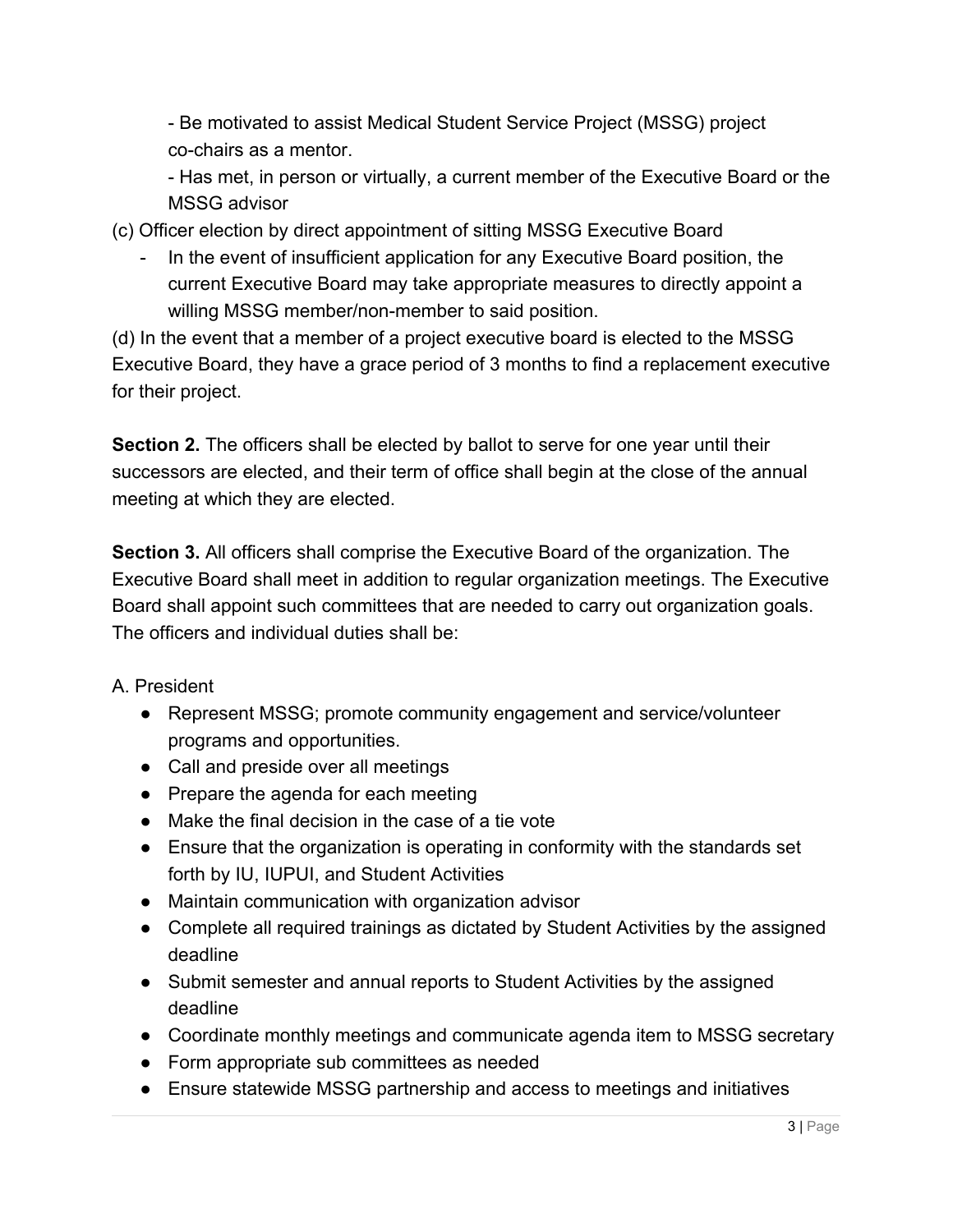- Coordinate monthly MSSG Executive Board meetings
- Other duties as assigned

B. Vice President of Project Affairs

- Share responsibilities with the President, including representing the MSSG in its affairs when the President is unavailable.
- Attend monthly Medical Student Council meetings to provide updates for MSSG.
- Notify project members of any change in the status of their voting privileges
- Work with MSSG project executive boards to collect year-end project/initiative reflection information, including but not limited to: transitioning new project chairs, faculty/staff advisors, event details, and volunteer numbers.
- Maintain accurate records of meeting attendance and membership.
- Complete all required trainings as dictated by Student Activities by the assigned deadline
- Other duties as assigned

C. Vice President of Administrative Affairs

- Share responsibilities with the President, including representing the MSSG in its affairs when the President is unavailable.
- Work with MSSG project executive boards to collect year-end project/initiative reflection information, including but not limited to: transitioning new project chairs, faculty/staff advisors, event details, and volunteer numbers.
- Attend monthly Deans' meetings to provide updates for MSSG and communicate updates back to MSSG.
- Correspond when necessary with University administration and other registered student organizations.
- Complete all required trainings as dictated by Student Activities by the assigned deadline
- Ensuring risk management, including:
	- $\circ$  Assess and identify the potential risks that may hinder the reputation, safety, and security of the organization, its officers, and its membership
	- $\circ$  Implement processes and procedures to ensure the organization is fully prepared to deal with any risks
	- o Correspond with Student Activities regarding risk management policies and procedures
- Other duties as assigned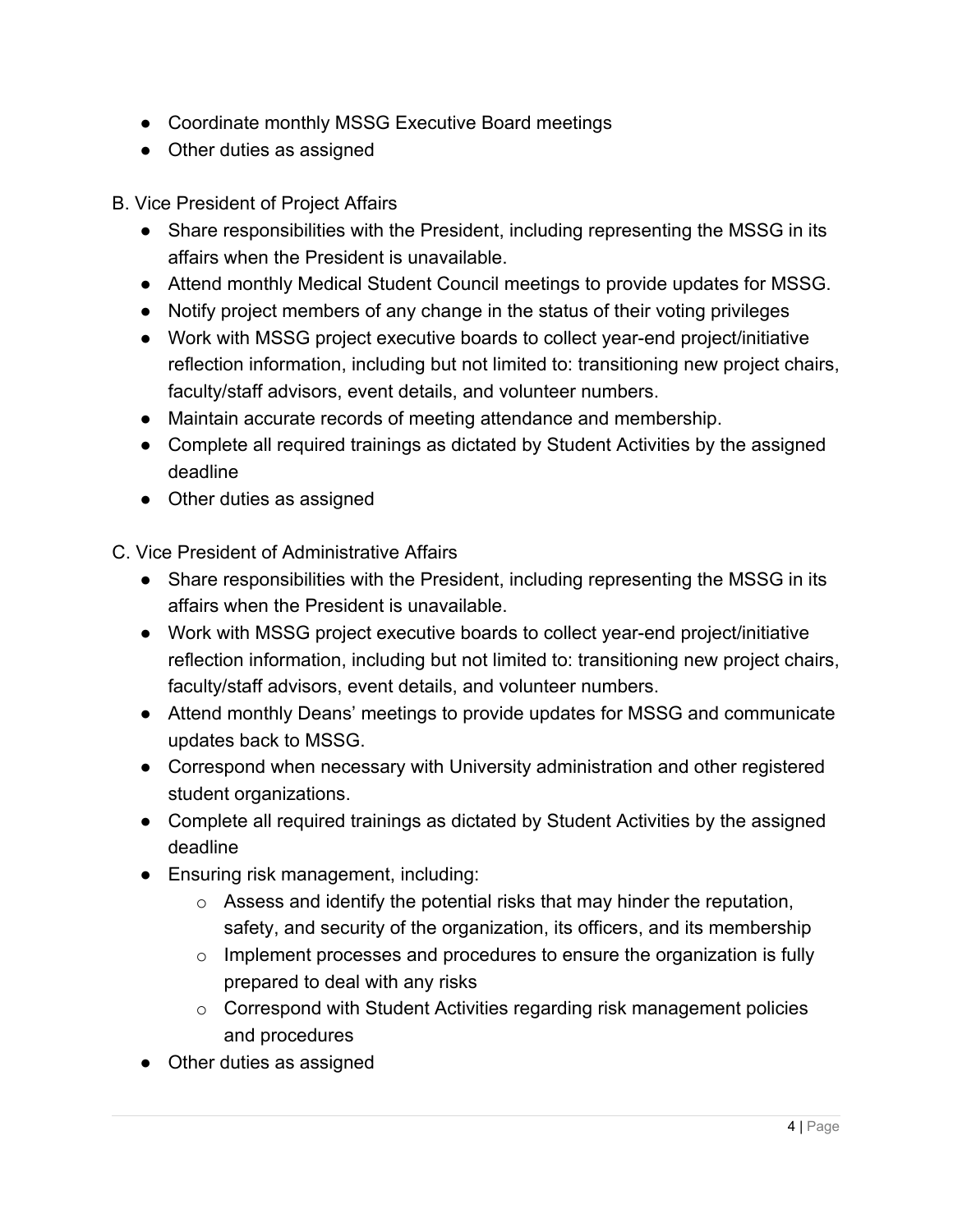- D. Vice President of Finance
	- Work with Medical Student Affairs to serve as the financial liaison between MSSG and project chairs and manage the budget request process
	- Present individual budget detail and funding guidelines annually to each project chair to ensure university and departmental policy and protocols are available
	- Maintain accurate record of organization transactions
	- Support fundraising opportunities for projects
	- Solicit additional funding if needed from the Student Development Funding Committee in conjunction with the President
	- Complete all required trainings as dictated by Student Activities by the assigned deadline
	- Other duties as assigned

E. VP of Communications

- Communicate MSSG service projects and events statewide.
- Work with President to create monthly meeting agenda
- Record and present MSSG meeting minutes
- Publicize each upcoming meetings.
- Work with MSSG and Vice President(s) to maintain and update MSSG electronic materials and rosters. This shall include, but is not limited to, uploading monthly meeting minutes and updating annual membership and contact information
- Submit event activity registration forms for MSSG on and off campus events via The Den
- Maintain accurate records of alumni directories
- Assist in project promotion and publicity of events
- Complete all required trainings as dictated by Student Activities by the assigned deadline
- Other duties as assigned

**Section 5.** Project and initiative chairs constitute voting members of MSSG.

Responsibilities to MSSG include:

- Plan and organize MSSG approved project/initiative according to original project proposal.
- Meet with MSSG Executive Board prior to planning of MSSG project.
- Attend monthly meetings and annual trainings under MSSG.
- Open communication with advisor and MSSG on events.
- Provide historical electronic materials and reporting as requested by MSSG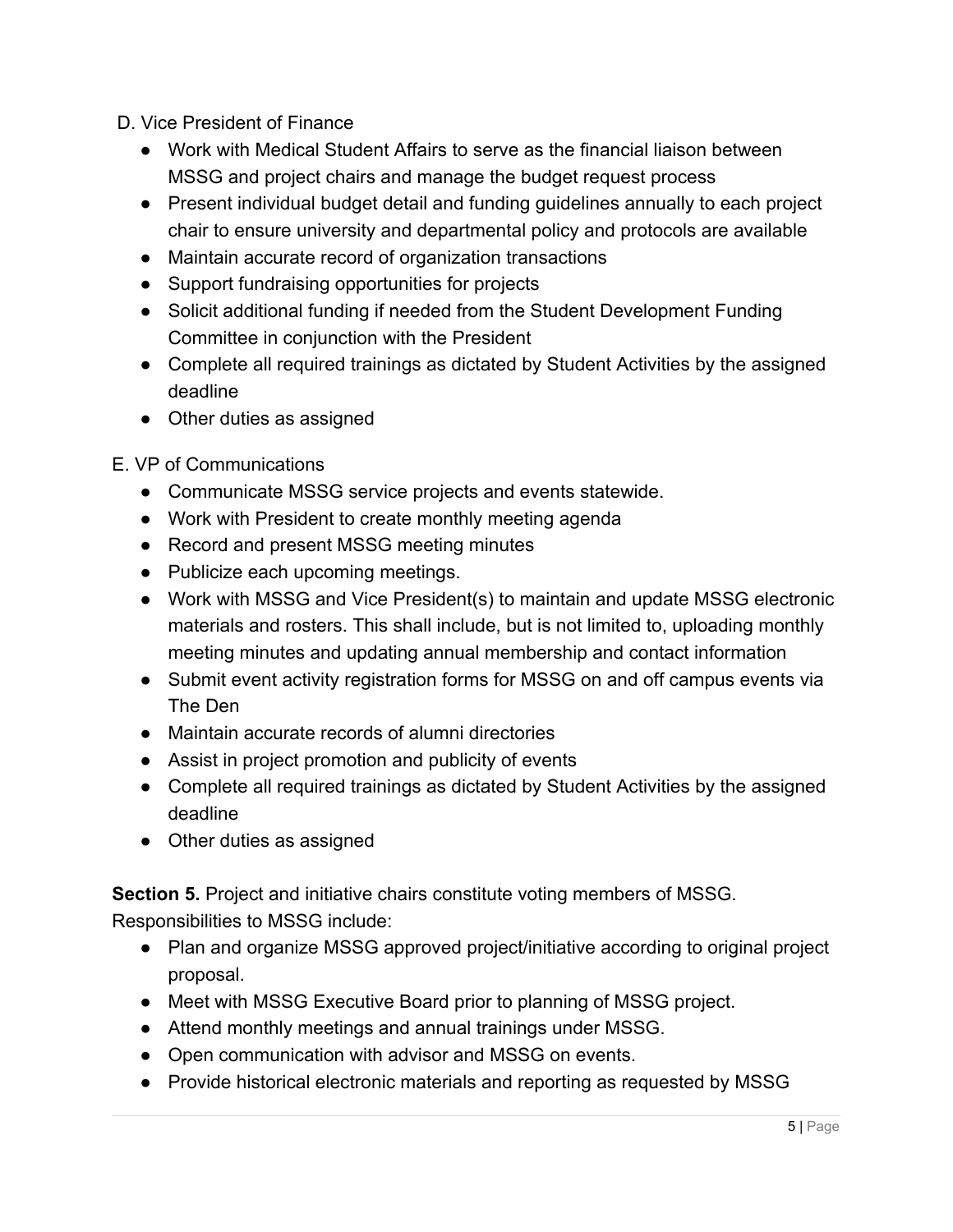board or other platform.

- Follow MSSG active project/initiative criteria.
- Incoming chair(s) are appointed per the executive board of MSSG projects. Appointments are designated in the spring of each academic year, or as early as possible for programs with summer project dates.

**Section 6.** MSSG Executive Board officers may be removed from office by unanimous decision of the other Executive Board members and at least one advisor if actions are deemed inappropriate by the membership, including but not limited to not fulfilling required officer duties. The officer is permitted to speak before the Executive Committee about the charges made concerning their performance. The officer is not permitted to participate in the deliberation of the Executive Committee regarding the charges. In the event of an officer vacancy, a special election will be held at the next meeting to fill the open position.

## **Article V - Advisor**

The Advisor shall be a faculty or staff member who is employed full-time at IUPUI. The Advisor will assume those responsibilities as outlined in this constitution.

Responsibilities of the Advisor are as follows:

- Attend at least one meeting each semester
- Attend other campus events sponsored by the registered student organization
- Serve as the organization's Campus Security Authority (required)
- The Advisor is not to sign into any contractual agreement on behalf of the organization; however, they should be made aware of all agreements taking place
- Actively engage with co-chairs and Medical Student Affairs to help address specific issues related to risk and university policy as need
- Mentor students regarding: Community leadership, Reflection practices, Fundraising skills and responsible stewardship of donated funds, Principles of budgeting, Grant writing if applicable, Professional and ethical practices, Meaningful project evaluation/reflection

## **Article VI – Meetings and Projects/Initiatives**

**Section 1.** The registered student organization shall hold regular meetings during the academic term except when holidays, examination periods or other events make meeting impractical. Organization meeting day/time will be determined in the beginning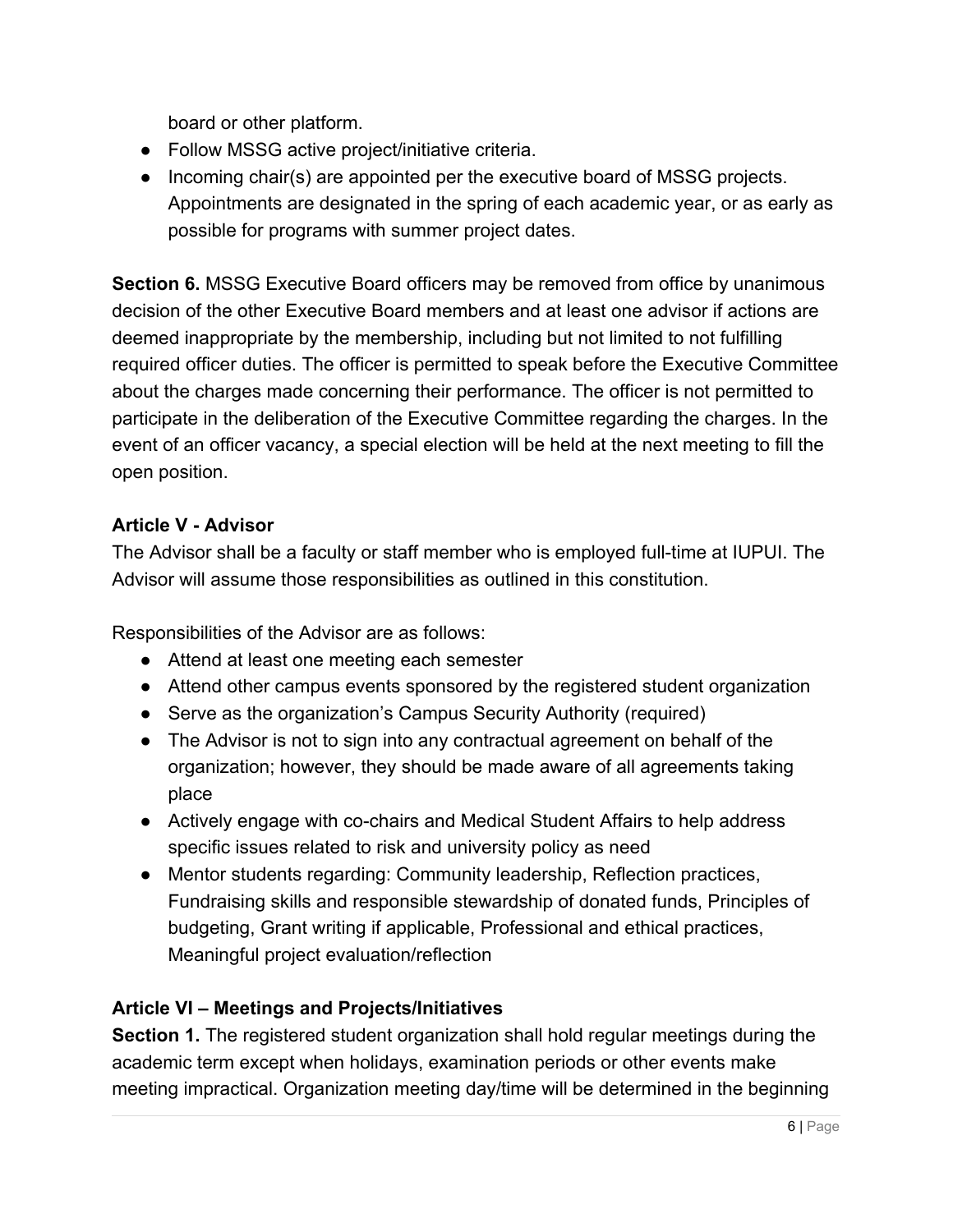of each semester by the executive board.

**Section 2.** Attendance at organization meetings is expected. If a member must miss a meeting, correspondence with the VP of Communications is expected. A quorum shall consist of fifty percent of the membership plus one, which must include at least one officer *(a quorum is the number of people that must be present in order to conduct business for the organization)*. Robert's Rules of Order (newly revised) shall govern all meetings.

## **Section 3. Active Project/Initiatives Expectations**

(a) MSSG Active Project Criteria

- Initiated and led by medical students
- Fits well with the MSSG mission
- Identifies community collaborator or organizational partnership that addresses community identified need
- Provides service experiences that are preceded by a pre-experience orientation and followed by a post-experience reflection
- Identifies Faculty/Staff Advisor
- Project is not in conflict with scheduled academic responsibilities
- Complete all required trainings

(b) To maintain annual active status and access to MSSG funding, each project chair should adhere to the following expectations:

- Changes to original project proposal must be presented to and approved by MSSG executive board.
- MSSG projects are not student interest groups (SIGs) and cannot carry a dual status.
- The group shall maintain open communication with faculty/staff advisor(s), Medical Student Affairs, and MSSG on events and activities.
- At least one project chair is required to attend MSSG meetings to report on their projects.
	- o If a co-chair is unable to attend, other board members or a general member may attend in their place.
	- o Projects have a limit of one email update per year with a qualifiable reason as to why nobody was able to attend.
- Participate in all year-end and project reporting as applicable.
- MSSG project/initiative members and advisors must adhere to MSSG, Medical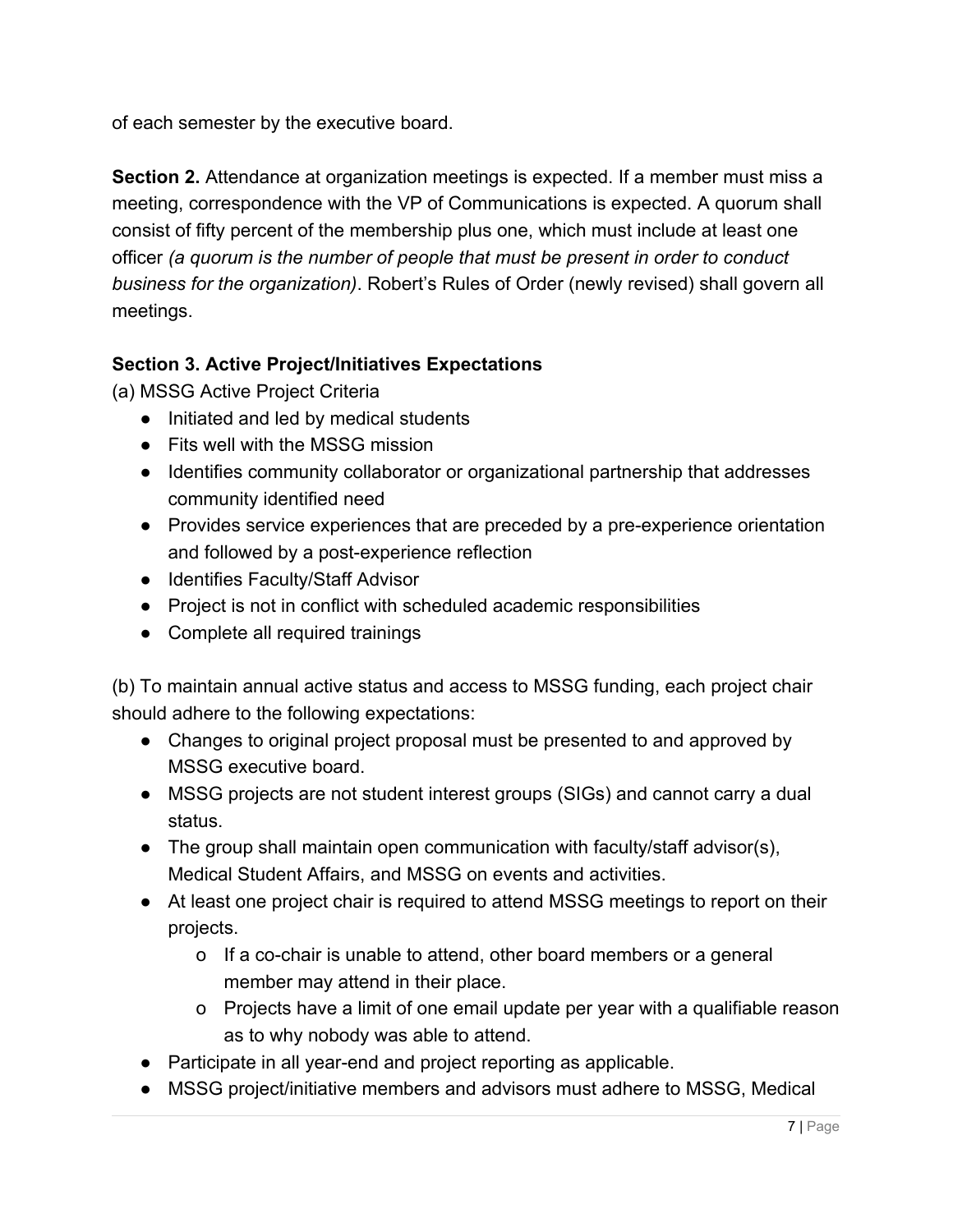Student Affairs, and university policies.

- Project sustainability.
- (c) Remediation/Removal
	- Failure to meet any of the above requirements may result in temporary suspension of the project budget and will require remediation to be decided by the VP of Project Affairs and other Executive Board members.
	- Continual failure to meet requirements or remediation will result in the discussion of removal of the project as part of MSSG by the Executive Board.

## **Section 4. Proposing New Projects/Initiatives**

(a) Medical students can propose new MSSG projects. Presentation of project to MSSG voting members will be approved by majority vote. Presentations should address:

- Student chair(s)
- Advisor(s)
- Budget
- Community partner/collaboration and target population/community need
- Curriculum component, if any (under direction of faculty)
- $\bullet$  Timeline of event(s)
- Reflection component
- Risk management consideration
- Other key points considered applicable by the student/advisor

#### **Article VII - Finances**

**Section 1.** The organization may establish reasonable dues that must be paid by all members. The amount of the dues will be determined in the beginning of the academic year by the Executive Committee. No dues are expected for participation in MSSG.

**Section 2.** The Vice President of Finance will be required to update members of the status of the budget at the beginning of each semester only if there is a change in ongoing project budgeting or a new project is established. This should include a summary of expenditures and credits during the past semester.

#### **Article VIII - Committees**

Special committees shall be appointed by the President at a given time as the Executive Committee sees necessary. The Vice President(s) shall oversee and support committee heads.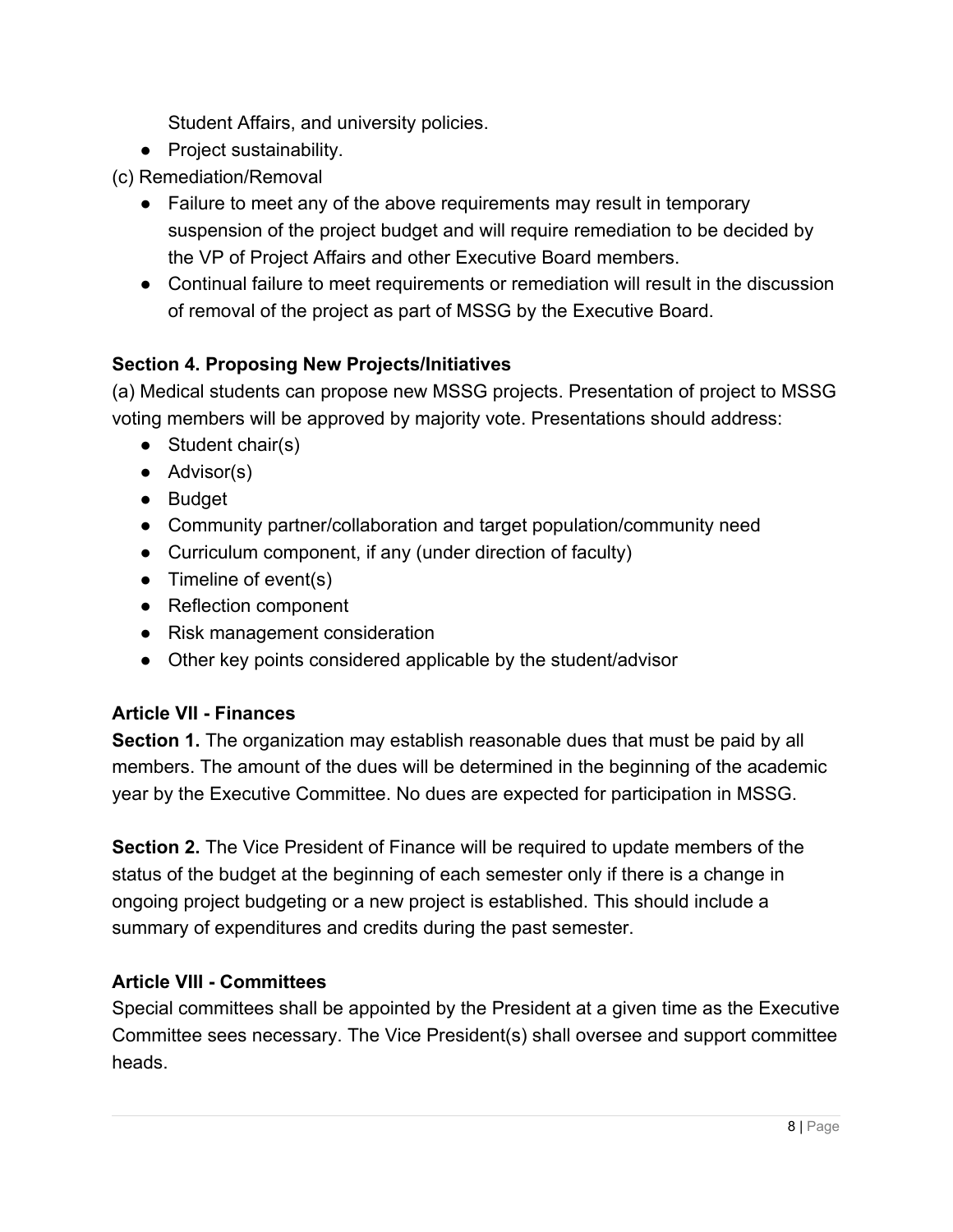There are currently no standing committees.

# **Article IX - Hazing**

MSSG, in keeping with Indiana University's expectations for a positive academic and social environment, unconditionally opposes hazing. No individual member of our group or the group itself may engage in or plan any activity that may be defined as hazing.

MSSG opposes any situation created intentionally to produce mental or physical discomfort, embarrassment, harassment or ridicule to its members or potential members. In addition, no individual or recognized organization may by physical or mental stress or by subtle or covert technique, impair, make captive, or destroy an individuals' freedom of thought and choice.

MSSG understands that it is unlawful for any student to engage in hazing or to aid or abet any other student in the commission of this offense. Hazing will interfere with the status of the students involved and may result in their expulsion from the University. In addition, hazing could hinder a group from remaining a registered student organization through the temporary or permanent removal of the group. This could prevent the registered student organization from ever returning to IUPUI's campus. In extreme cases, lawsuits against students can occur in to the millions of dollars. For the purposes of this section hazing is defined as follows: "forcing or requiring another person, with or without the consent of the other person; and as a condition of association with a group or organization; to perform an act that creates a substantial risk of bodily injury. Class B misdemeanor; Class A misdemeanor if includes the use of a vehicle; Class D felony if it is committed while armed." Hazing activities are defined as "any action taken or situation created, intentionally, whether on or off university premises, to produce mental or physical discomfort, embarrassment, harassment, or ridicule."

It is hereby incorporated as part of this constitution and will serve as a guide for action by the university and MSSG if there is an instance of hazing by this organization or any of the members of this organization. It will be the duty of the officers of MSSG to educate the membership of this policy.

## **Article X – Event Activity Registration Process**

For risk management and liability purposes, all registered student organizations at IUPUI are required to submit and register their **ON AND OFF campus** organizational events through The Den. In order for student organizations to hold these events, they